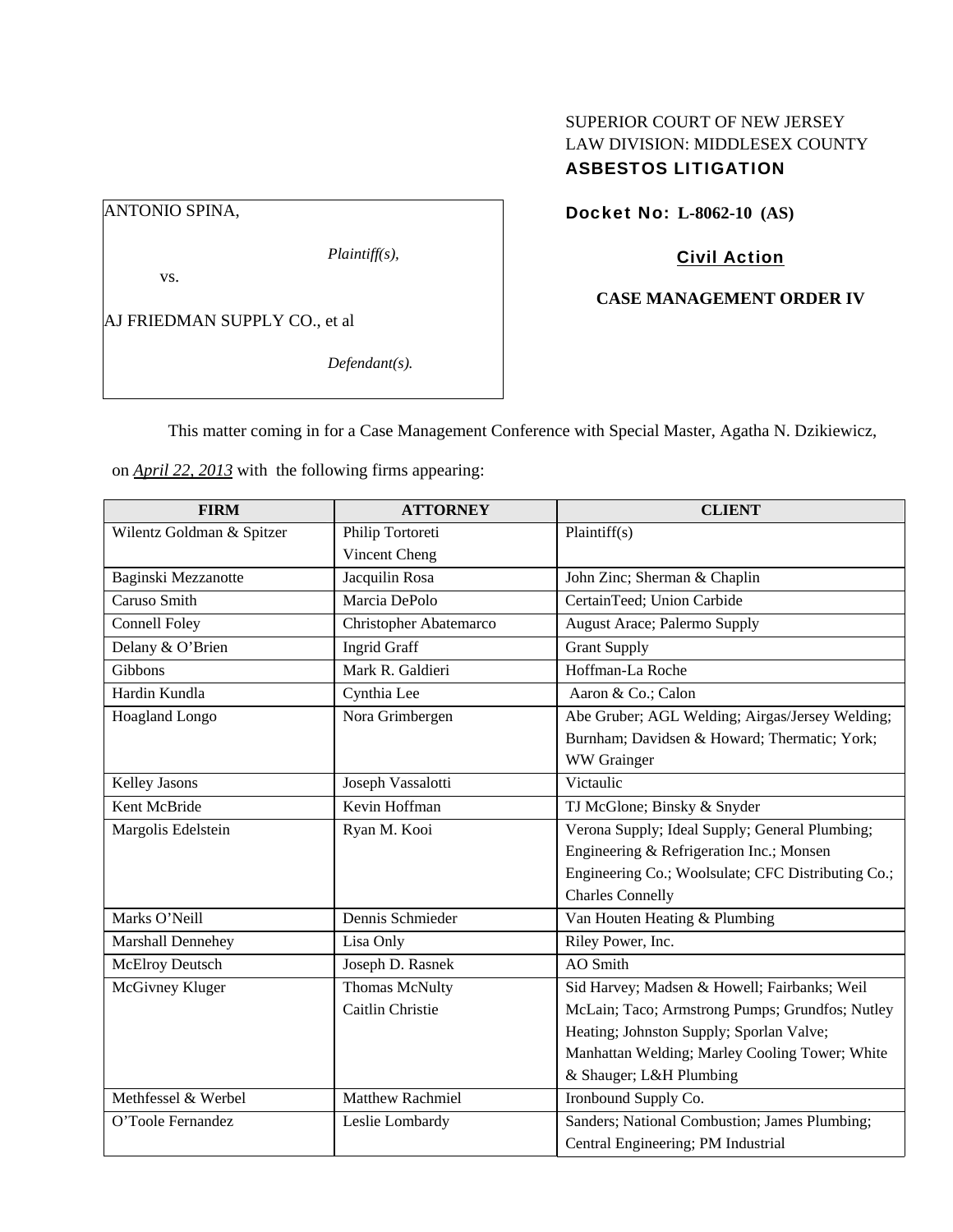|                     |                   | Dana; Peerless Ind.                                  |
|---------------------|-------------------|------------------------------------------------------|
| Pashman Stein       | Michael J. Zoller | Broad Industrial Supply Co.                          |
| Pepper Hamilton     | John Brenner      | <b>Bristol-Myers Squibb</b>                          |
| Reilly Janiczek     | Shannon Kelly     | ITT; Cleaver Brooks; Hilco Inc. (individually and as |
|                     |                   | successor to Universal Supply Group, Inc.)           |
| Sedgwick LLP        | Connie Cerrati    | <b>Foster Wheeler</b>                                |
| Tierrney Law Office | Mark Turner       | AJ Friedman Supply Co., Inc.                         |
| Wilbraham Lawler    | Andrea Greco      | Dunphey-Smith Corp.                                  |
| Wilson Elser        |                   | Ductmate                                             |

IT IS on this **31st** day of **August, 2012** *effective from the conference date;* 

ORDERED as follows:

Counsel receiving this Order through computerized electronic medium (E-Mail) shall be deemed by the court to have received a copy of the filed original court document. Any document served pursuant to this Order shall be deemed to be served by mail pursuant to *R*.1:5-2.

## **DISCOVERY**

| June 28, 2013             | Plaintiff shall serve answers to wrongful death interrogatories by this date.                                                                                                                                              |  |  |  |
|---------------------------|----------------------------------------------------------------------------------------------------------------------------------------------------------------------------------------------------------------------------|--|--|--|
| May 22, 2013              | Defendants shall serve answers to standard interrogatories by this date.                                                                                                                                                   |  |  |  |
| June 28, 2013             | Plaintiff shall propound supplemental interrogatories and document requests by<br>this date.                                                                                                                               |  |  |  |
| July 31, 2013             | Defendants shall serve answers to supplemental interrogatories and document<br>requests by this date.                                                                                                                      |  |  |  |
| July 31, 2013             | Plaintiff shall serve answers to supplemental interrogatories and document<br>requests by this date.                                                                                                                       |  |  |  |
| September 20, 2013        | Fact discovery, including depositions, shall be completed by this date. Plaintiff's<br>counsel shall contact the Special Master within one week of this deadline if all<br>fact discovery is not completed.                |  |  |  |
| October 18, 2013          | Depositions of corporate representatives shall be completed by this date.                                                                                                                                                  |  |  |  |
| <b>EARLY SETTLEMENT</b>   |                                                                                                                                                                                                                            |  |  |  |
| May 8, 2013               | The settlement conference previously scheduled on this date is <b>CANCELLED</b> .                                                                                                                                          |  |  |  |
| September 30, 2013        | Settlement demands shall be served on all counsel and the Special Master by this<br>date.                                                                                                                                  |  |  |  |
| October 31, 2013 @ 9:30am | Early settlement conference. All defense counsel shall appear with<br>authority to negotiate settlement and have a representative authorized to<br>negotiate settlement available by phone. Any request to be excused from |  |  |  |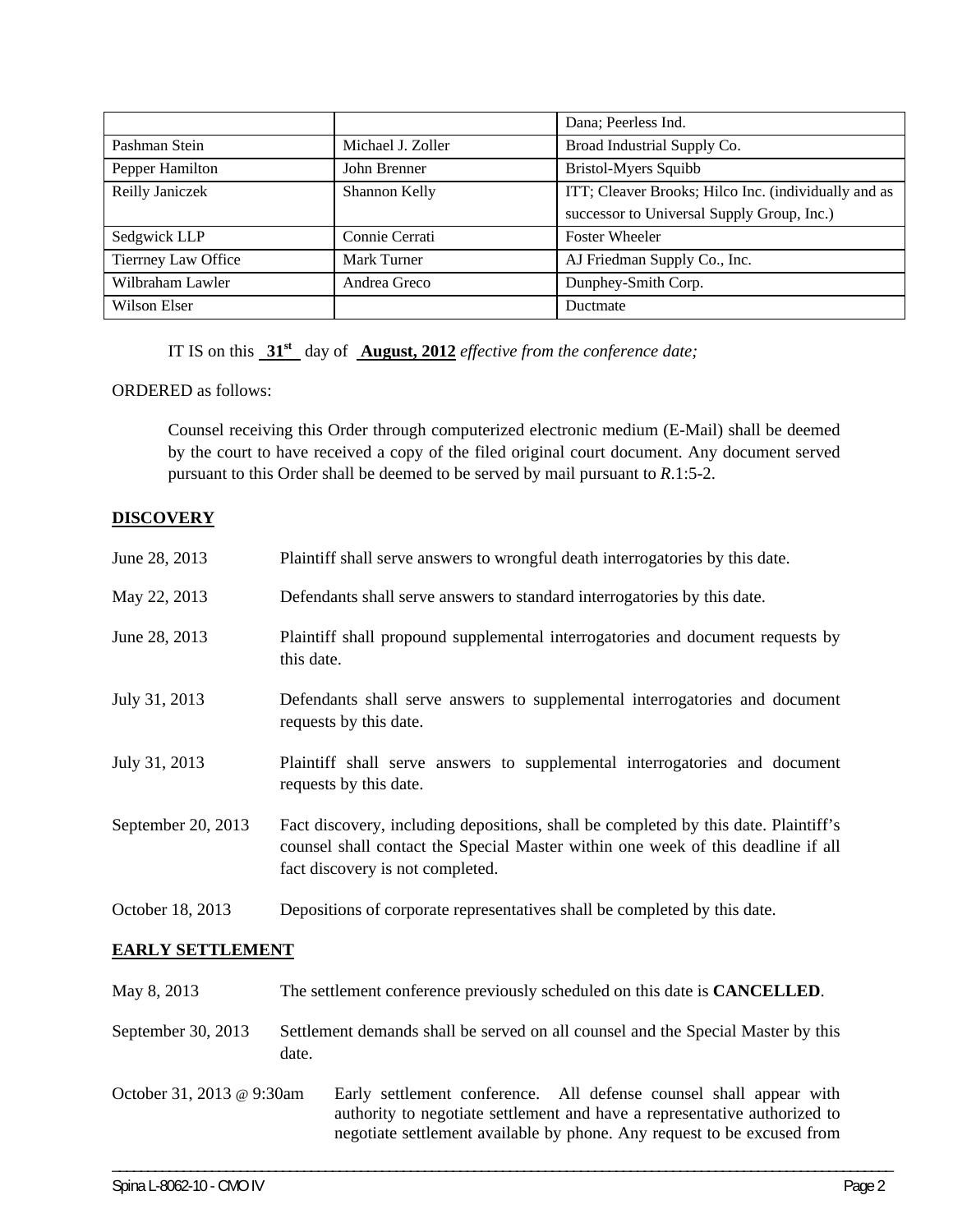the settlement conference shall be made to the Special Master no later than 4:00pm of the day prior to the conference.

#### **SUMMARY JUDGMENT MOTION PRACTICE**

| November 8, 2013 | Summary judgment motions limited to product identification issues shall be filed |
|------------------|----------------------------------------------------------------------------------|
|                  | no later than this date.                                                         |

December 6, 2013 Last return date for product identification summary judgment motions.

#### **OTHER MOTIONS**

- November 8, 2013 Filing date.
- December 6, 2013 Return date.

#### **MEDICAL DEFENSE**

May 31, 2013 Any defendant wishing to present a medical defense shall advise all counsel of its intention by entering a Notice of Appearance of Defense Medical Counsel by this date. Any defendant who does not file such an appearance by this date may be foreclosed from asserting a medical defense.

December 31, 2013 Defendants shall identify its medical experts and serve medical expert reports, if any, by this date.

#### **LIABILITY EXPERT REPORTS**

January 6, 2014 Plaintiff shall identify its liability experts and serve liability expert reports or a certified expert statement by this date or waive any opportunity to rely on liability expert testimony.

February 6, 2014 Defendants shall identify its liability experts and serve liability expert reports, if any, by this date or waive any opportunity to rely on liability expert testimony.

March 6, 2014 Plaintiff shall identify its rebuttal liability experts and serve rebuttal liability expert reports, if any, by this date.

#### **ECONOMIST EXPERT REPORTS**

- January 6, 2014 Plaintiff shall identify its expert economists and serve expert economist report(s), if any, by this date or waive any opportunity to rely on economic expert testimony.
- February 6, 2014 Defendants shall identify its expert economists and serve expert economist report(s), if any, by this date or waive any opportunity to rely on economic expert testimony.

\_\_\_\_\_\_\_\_\_\_\_\_\_\_\_\_\_\_\_\_\_\_\_\_\_\_\_\_\_\_\_\_\_\_\_\_\_\_\_\_\_\_\_\_\_\_\_\_\_\_\_\_\_\_\_\_\_\_\_\_\_\_\_\_\_\_\_\_\_\_\_\_\_\_\_\_\_\_\_\_\_\_\_\_\_\_\_\_\_\_\_\_\_\_\_\_\_\_\_\_\_\_\_\_\_\_\_\_\_\_